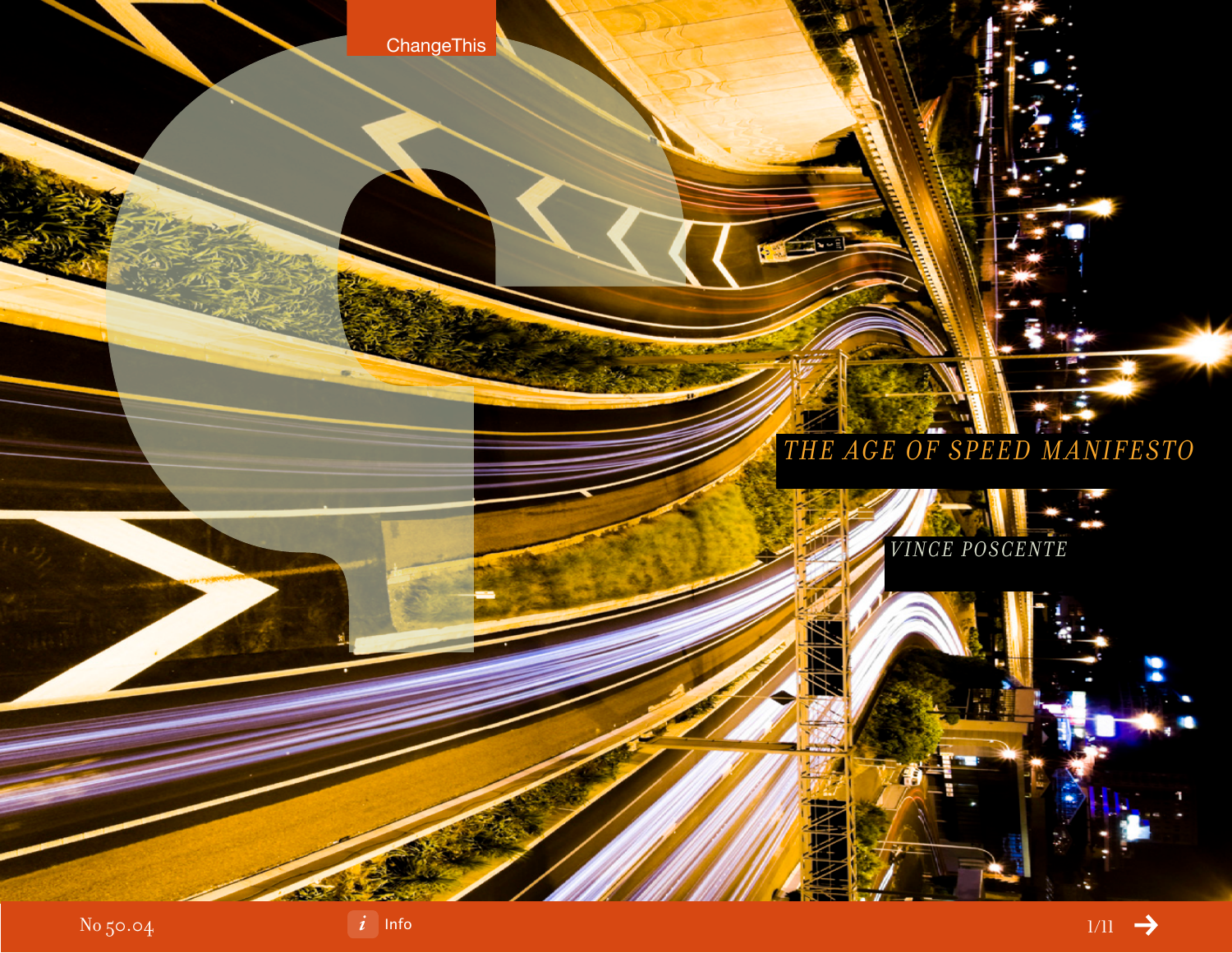# *"Keep pedaling!*

The two-word advice every parent gives when teaching a child to ride a bike. But what's in the mind of the little rider?

"Listen, Pops. Speed is scary. I need to move slowly or I'll lose my balance."

We all live in a world that's moving faster and faster every day. Our choice is to either ignore the speed around us or learn to both embrace and harness the power of it.

Let me introduce you to Alex, our second-born daughter. She was born happy. She's always smiling, always willing to try new things. But learning to ride a bicycle replaced the smile on her face with scrapes on her knees. She tried and tried, but Alex kept losing her balance.

Every time she'd start losing control, I'd scream, "Keep pedaling," but fallible instinct persisted: speed does not help balance.

Eventually, my persistent logic triumphed over her counter-productive instincts, and Alex had an epiphany. With increased speed came control. Chaos went away. Balance was her partner in motion. Her smile came back. "Daddy, Daddy, Daddy, I got it! I'm riding my bike," she squealed as she looked over beaming—WHACK.

She ran into the back of my Tahoe. You see, although Alex finally embraced speed (a vital first step), she did not know how to harness the power of it.

In the following manifesto, we will explore our present relationship with speed and examine four behavior profiles that can help you determine if you *(a)* embrace speed and *(B)* harness the power of it. By the end, you just might discover that our 24/7, CrackBerry, more-faster-now world is not threatening to eat you alive, but rather, to set you free.

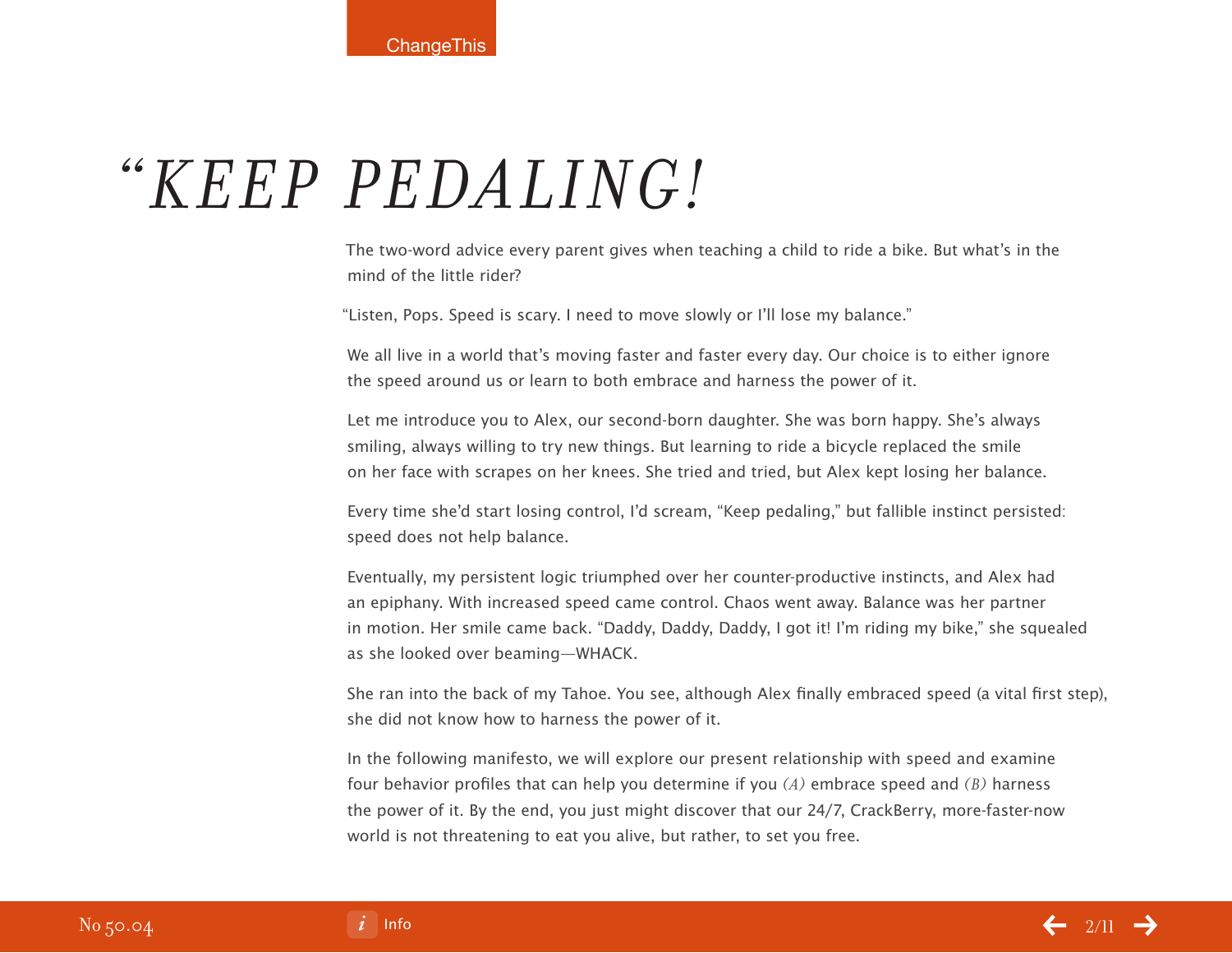

#### *The Speed Revolution*

In a 2007, North American survey:

**IIII** 92% of employees feel rushed several times per week if not every day.

**IIII** 90% feel they have to get more done in less time.

**IIII** While 56% feel that in order to succeed they need to slow things down,

 $\parallel$  77% feel the pace of work will only increase in the next five years

There is a disconnect that must not be ignored here. We know that life will only continue to get faster, but we think slowing down is necessary to succeed. Are we, therefore, destined to fail? Where will the solution come from?

There are four behavioral profiles in the Age of Speed: Zeppelins, Balloons, Bottle Rockets and Jets. Identifying the one that describes you or your organization best, and then making changes if you are not satisfied with the result is the first step toward thriving in our new time. Together, the profiles fit into a two-by-two grid:

|         | <i>RESIST SPEED</i> | EMBRACE SPEED         |
|---------|---------------------|-----------------------|
| SUCCEED | <b>Balloons</b>     | <b>lets</b>           |
| FAII    | <b>Zeppelins</b>    | <b>Bottle Rockets</b> |
|         |                     |                       |

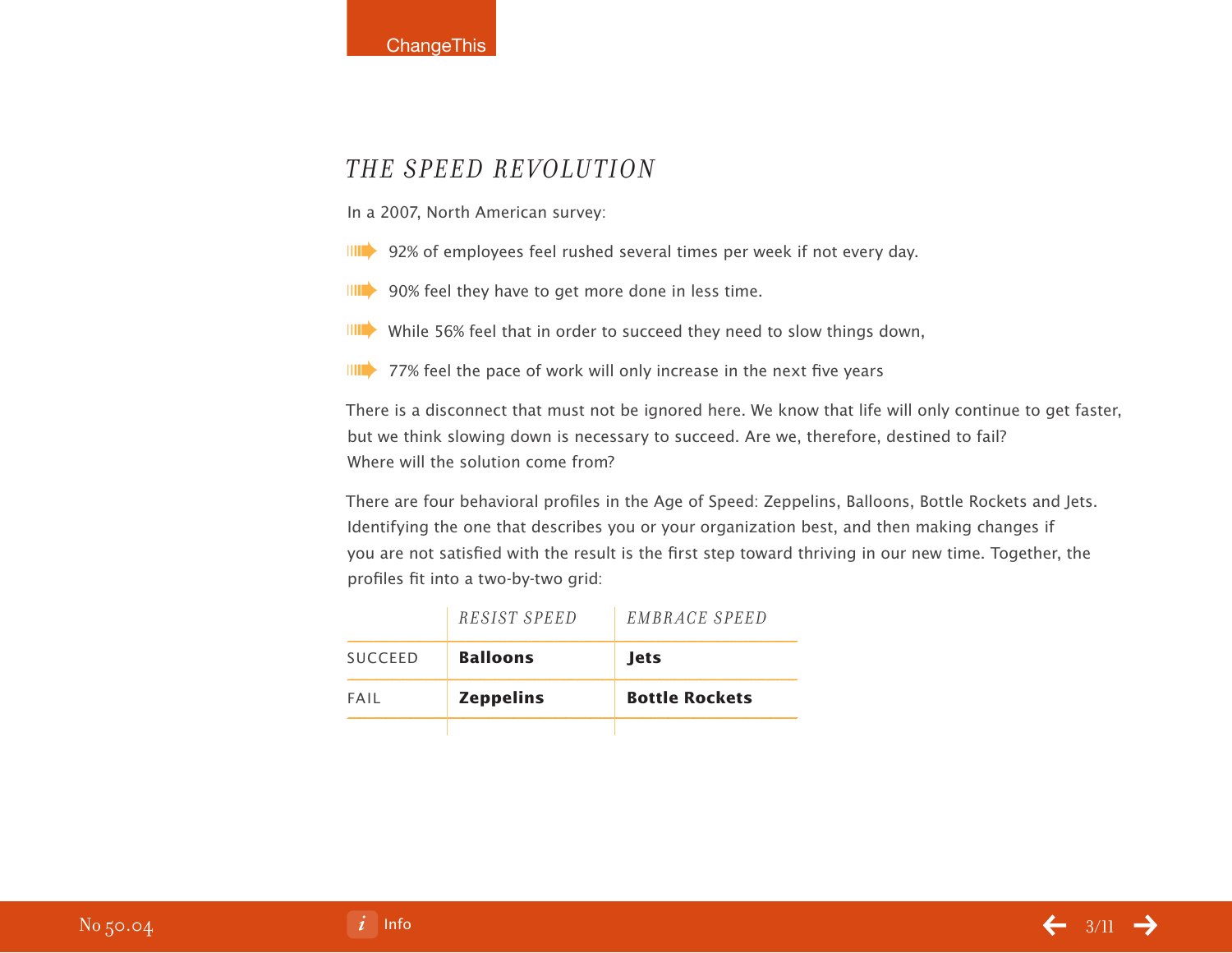For many of us, we defy speed much like we resisted change in the 1990s. We struggled with new ways of communicating, new metrics for success, new technology at every turn. We didn't know how to cope. But thought leaders like John Kotter and books about moving cheese finally rang the logic bell and said that it wasn't about *coping* with change. You don't get ahead by coping. You thrive by leading change and harnessing the power of it. Change by design became an organizational and individual catharsis. Companies would reorganize as an action item, not a reactionary reflex, and people didn't want to be blindsided by outdated competence.

The same thing will happen again—only this time the revolution is speed. The organizational and individual experiences are undergoing another major shift that can be just as positive as the change revolution. If we can accept the positive potential that speed offers, we can do more, be more, live more. Rather than resisting speed, or managing it, we should find ways to create more of it. If this is a concept that you refuse to accept, check out the first profile prevalent in the Age of Speed.

If we can accept the positive potential that speed offers, we can do more, be more, live more.

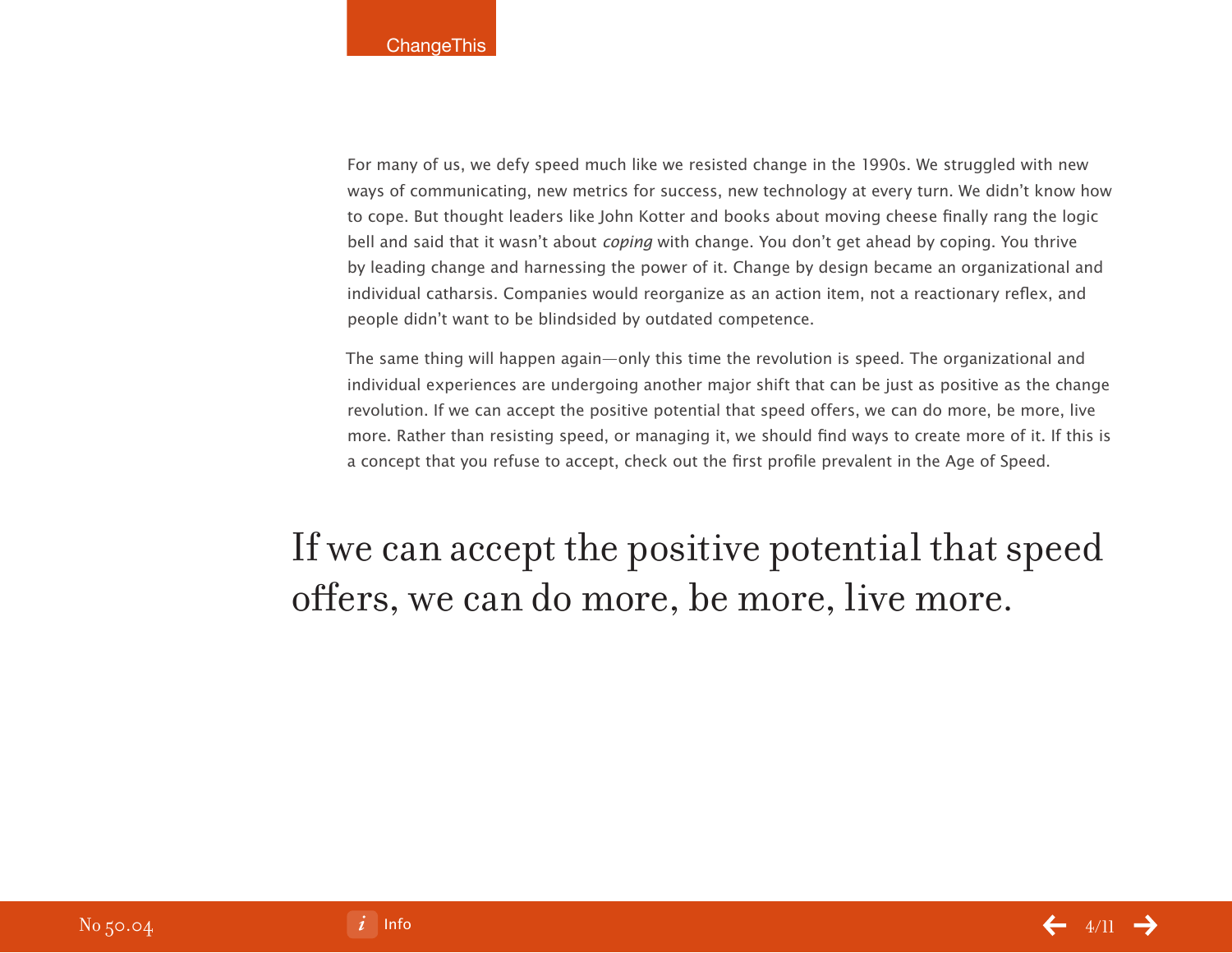### *The Zeppelin*

The Zeppelin is the person or organization that rejects speed outright. Zeppelins are the people sitting at the meeting, stubbornly resist the urgency surrounding new ideas or initiatives. Zeppelins are companies either too comfortable or overconfident to accept a world that is accelerating past them. Entire industries can be resistant to speed where efficiency and convenience are ignored as an oncoming force.

Kodak would be an example of a company climbing out of a Zeppelin mentality. In the 90's, in an environment that demanded speed, Kodak had a ten-year plan to gradually shift to digital technology. In 1994 they invented the digital camera. Yet it could not rely on its successes from the twentieth century. It wasn't until 2000 that Kodak threw its weight behind the digital revolution.

# Zeppelins are companies either too comfortable or overconfident to accept a world that is accelerating past them.

Like other Zeppelins, Kodak actively resisted speed even though its environment demanded it. So in 2000, its late entry in to the fight for market share was reactive and reactionary. Kodak could have had first mover advantage, but instead, they found themselves scrapping for market share. With Kodak's CEO Antonio Perez at the helm since 2003, however, a wholesale adoption of digital solutions in the image world has brought it back into the black. On its current trajectory, Kodak may emerge from its Zeppelin past as a faster company able to thrive in the Age of Speed. What trajectory are you on?

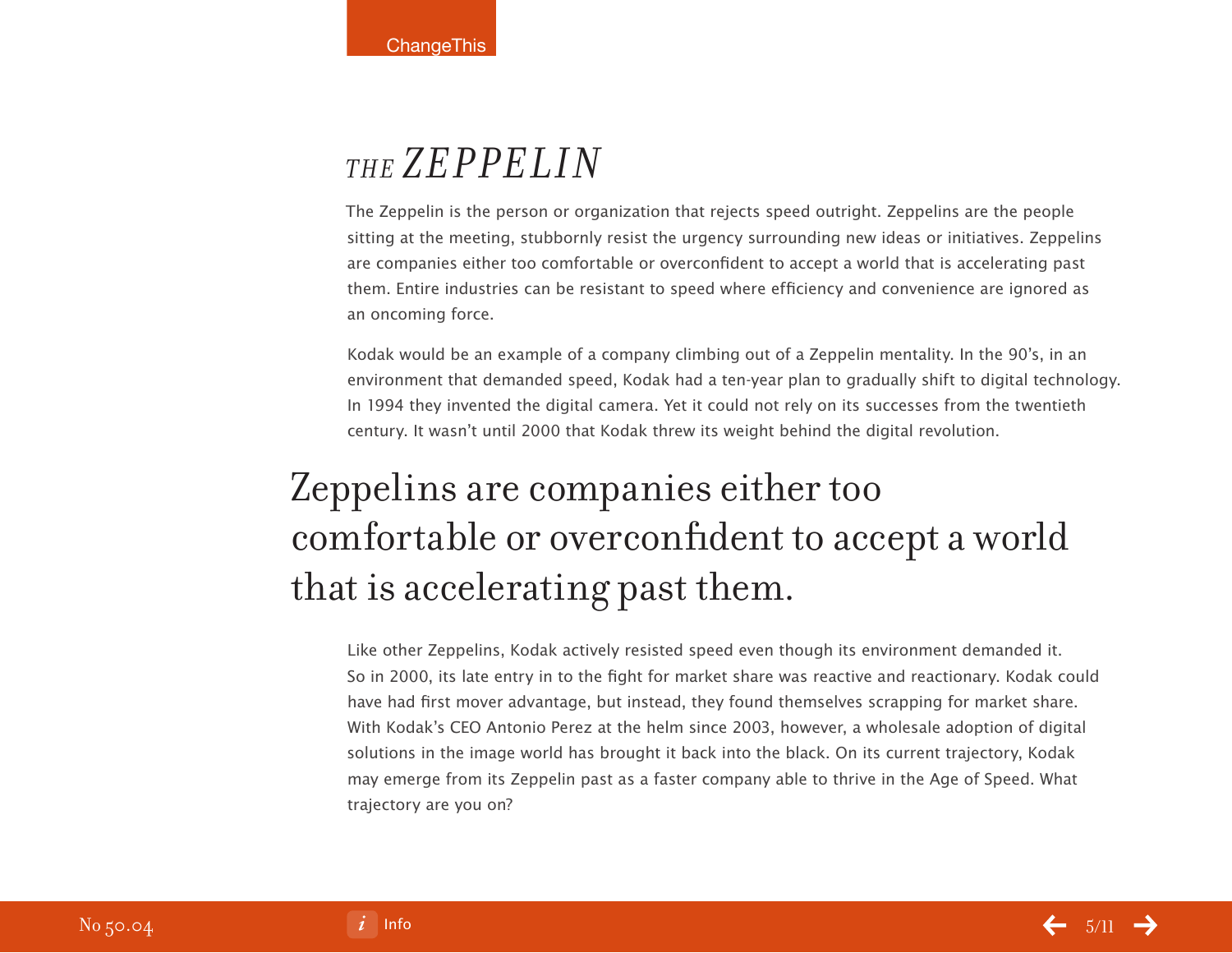### *Balloons*

It is possible to resist speed and succeed but this is confined to people willing to check out of the Age of Speed. Like Zeppelins, Balloons are individuals and organizations that resist speed—but in the case of the Balloon, bucking speed doesn't necessarily lead to failure. In general, Balloons choose to live outside the Age of Speed, and because they place themselves in environments that do not demand speed, they can resist it and still succeed. They interact with our fast paced culture only from a distance, and although their success often comes with a ceiling, they float along content to reach their destination at their own pace.

Let's look at Lennard Zinn as an example of a Balloon. Zinn is known best for his extraordinary, custom made bicycles for hard core cyclists. In the mid-90's, Zinn Cycles began expanding rapidly. The company took on more and more employees, worked with sales representatives and sold standard models to bike shops. For success in the mass-market retail world, speed was vital, and Zinn Cycles was on a roll. But founder Lennard Zinn was not happy. The stress of producing more and more and expanding faster and faster proved to be the wrong track for this Balloon. Ultimately, Zinn did not want to be in the Age of Speed, so even if it meant putting a cap on his success, he was determined to slow down. He wanted to ride his bike to work, make some bicycles and float along at his own pace, so that is what he did.

Balloons are rare, and that's because most environments today demand speed. If you're in an environment that demands speed, you cannot succeed as a Balloon. Instead, you'll face the fate of the Zeppelin: inevitable obsolescence or explosion. So it would seem that if you embrace speed, you'll be sure to find success, right? Unfortunately, it's not quite that simple.

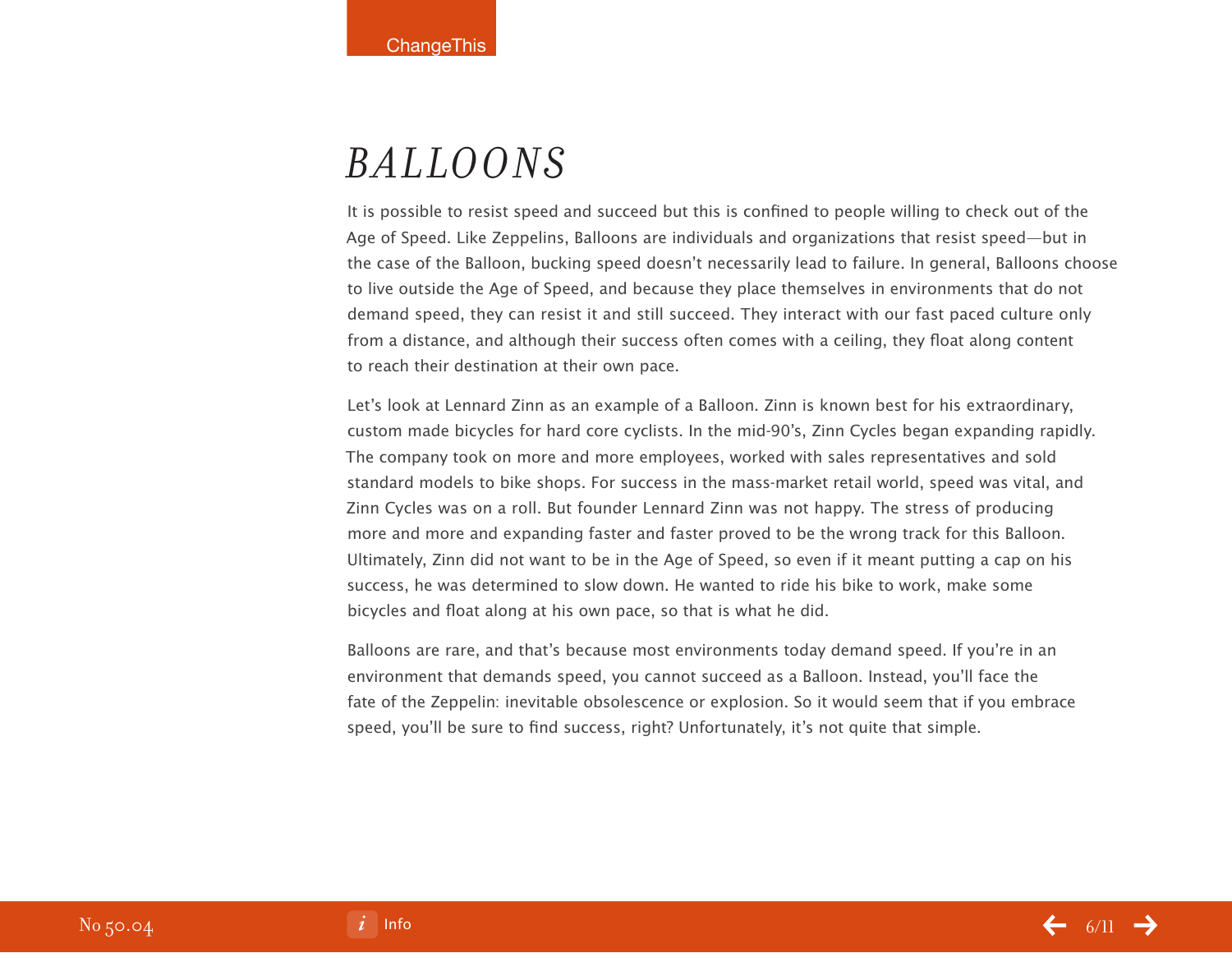### *Bottle Rockets*

It's one thing to embrace speed. It's quite another to harness the power of it. A Bottle Rocket embraces speed but is ultimately on a destructive course. Speed at all costs can leave a wake of post-it notes, short-term solutions and confusion. You can easily identify a Bottle Rocket: The friend who speeds through traffic and rushes from appointment to appointment, but takes on so many responsibilities that she never manages to get ahead. The endlessly energetic coworker who powers through the day at top speed, throwing out ideas at random while checking email and talking on the phone—always moving fast, but never managing to achieve anything of substance. The company that embraces speed at every turn, but either loses sight of its goals and fails to reach its once-glorious potential or stays stubbornly focused on the wrong path. All of them are going as fast as they can, propelled through life at a breakneck pace, but speed is not translating into success.

They may be going fast, but they aren't doing it in a smart way. They can't respond to changes in their environment. Sometimes their path becomes wildly unpredictable, their speed gets out of control, and they end up diving straight into the ground. If your company is on the path to becoming a Bottle Rocket, it may look like Dell Inc.

Dell didn't start out as a Bottle Rocket. Its unique model of selling computers directly to the consumer and a near flawless supply chain management system propelled Dell to number one status. Now Dell is playing catch up to HP. What happened?

Clues are revealed in a memo by former CEO, Kevin Rollins. Dell is not an organization "'where people think they're a hero if they invent a new thing.'" It was the Dell way or the highway. Dell didn't change with the times and evolving consumer tastes, so although they embraced and actively pursued speed, their ability to harness the power of it for sustainable success fizzled. If it is to survive in the Age of Speed, it must become a Jet.

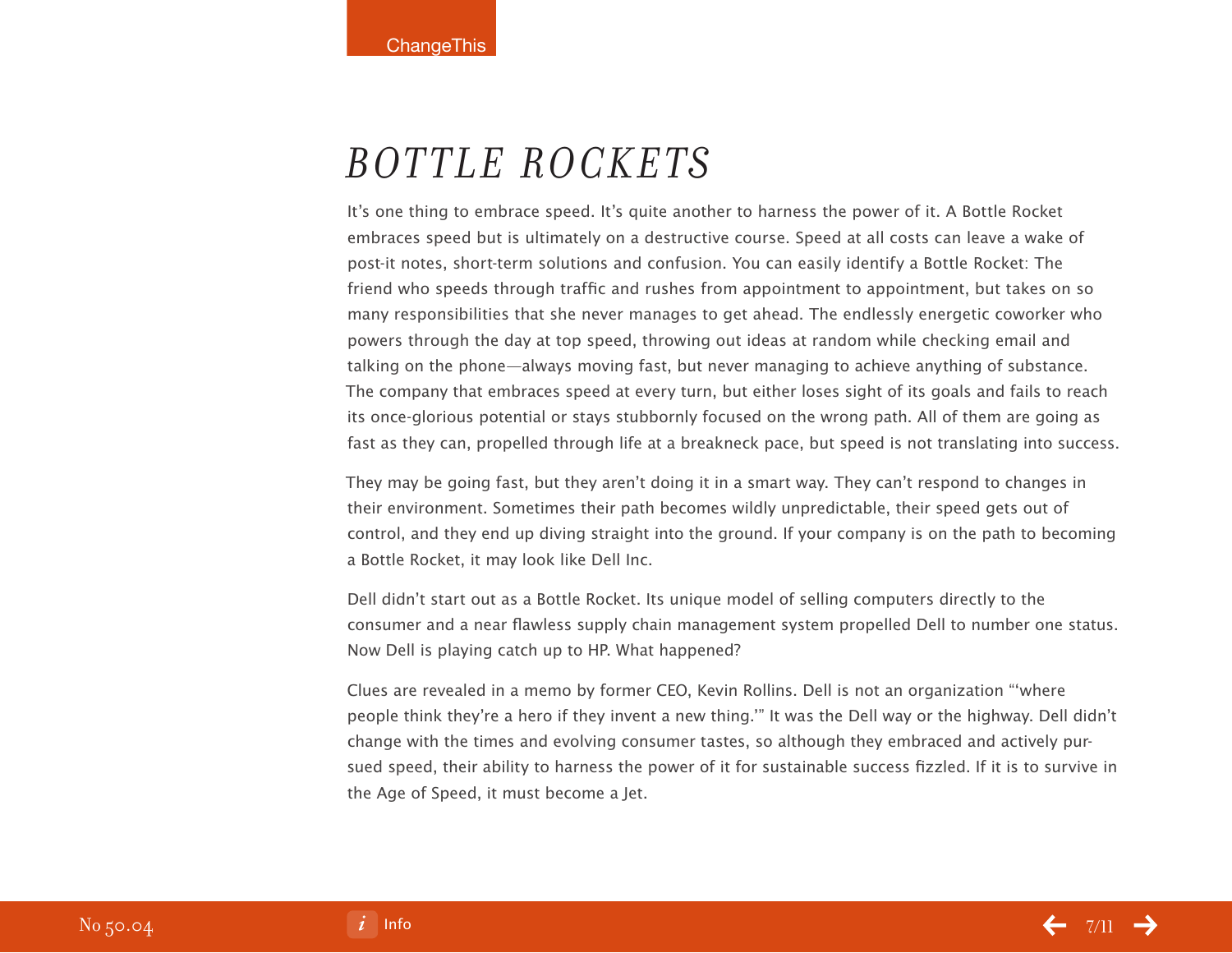## *Jets*

Jets embrace speed like Bottle Rockets but they have a much better record of reaching their destinations. They stay on course, aligned with a significant purpose, yet are agile enough to navigate quickly around problems and efficient enough to minimize drag. Jets see speed as an ally, a power that propels them further toward their desires faster. They let the speed of their environment work for them.

Google is undeniably agile in the Age of Speed. Even if it puts remarkable amounts of energy and resources into an initiative, the company doesn't hesitate to switch directions if its best efforts fall short. For instance, despite the fact that Google had every intention of dominating the market with its own speed and innovation when it launched Google Video, the company changed its strategy as soon as it saw an opportunity in renegade upstart YouTube. YouTube was faster—it won over Google Video in large part because users could see their videos online right away, without the two- to four-day delay Google Video imposed. Without skipping a beat, Google bought YouTube. Google was agile, open to change, and in constant pursuit of the fastest solution for its customers. It not only embraced speed, but also used agility to harness the power of it and dominate the online video market.

Google has further proven its ability to harness the power of speed by reducing anything that causes drag. Despite the company's reputation as an excellent place to work, its labyrinthine interviewing and selection process was at one time so grueling and glacial that candidates who had interviewed gave up on Google entirely and took other jobs. But with a keen appreciation for the value of reducing drag, Google recognized that its hiring process was a problem and began to streamline. The company has streamlined enough to reach a two-interview target in some cases.

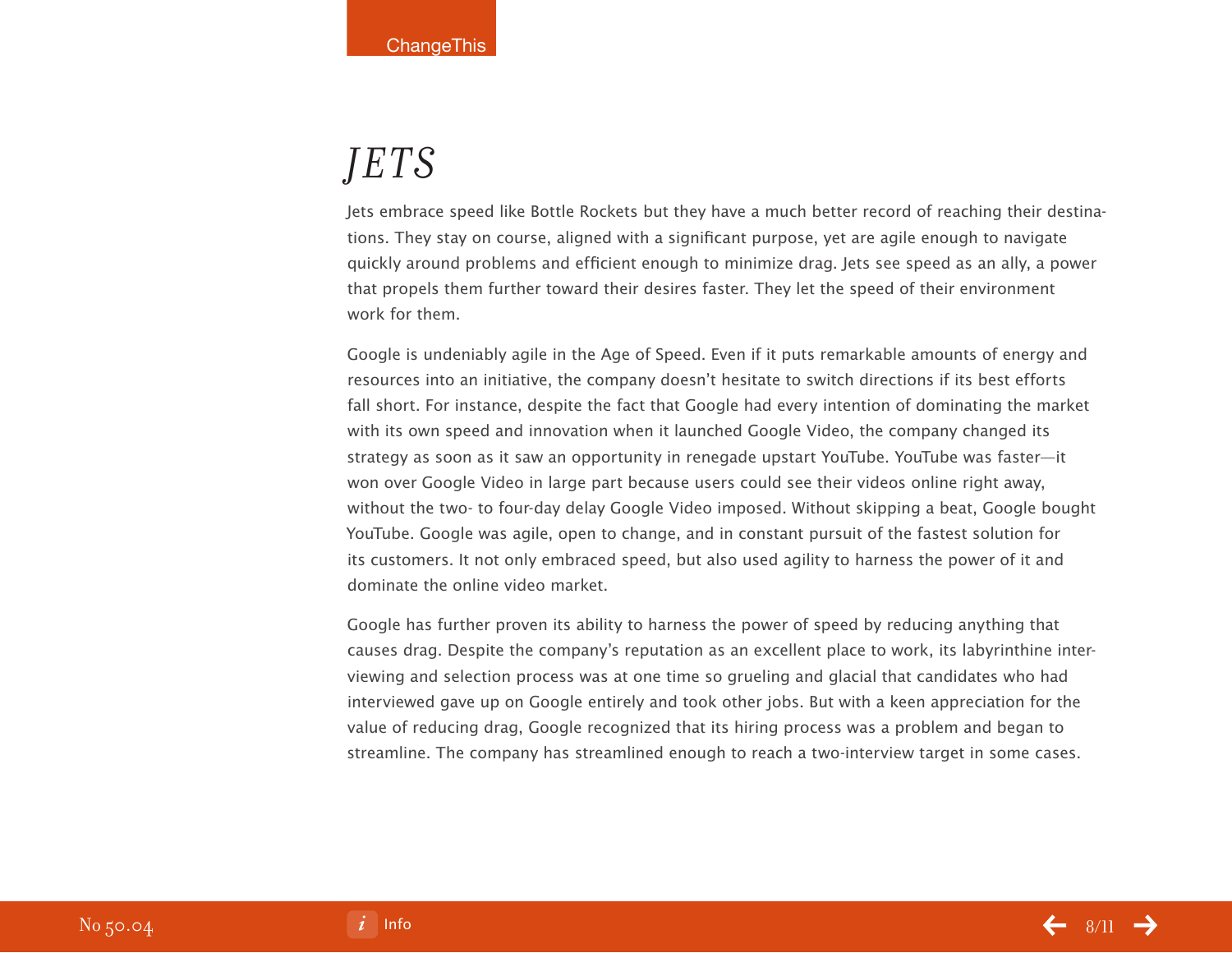Google is one of many examples of organizational Jets, but in the Age of Speed, we must strive to be Jets on an individual level too. We need to embrace speed because it's a powerful ally—it is the only way to live more, to get more life out of every moment. Embracing speed is not enough, though. Just like organizations, individuals must harness the power of speed in order to thrive in our modern world of more-faster-now.

# Jets see speed as an ally, a power that propels them further toward their desires faster. They let the speed of their environment work for them.

Here's a place to start: two of the most common challenges people face in their quest to harness the power of speed are (1) managing continual interruptions and (2) constantly multitasking. It seems inevitable that your focus would be shifted more often and you would have to do multiple things at once in order to thrive in the Age of Speed, but the opposite is true.

Interruptions are literally taking us down. In a recent study, frequent email interruptions (stopping a task to check email) translated into a drop in IQ equivalent to 10 points. This is two and a half times the drop in IQ that results from smoking marijuana. Interruptions take us off our game—and they slow us down. The average American is interrupted within 11 minutes of starting a task, and it takes an average of 30 minutes to get back on task—if at all.

Another study revealed that the average person gets interrupted every eight minutes, or have about 50 interruptions per day. The average interruption takes five minutes, which equates to four hours per day. With 80% of those interruptions rated as "little to no value," this puts a price tag of three wasted hours per day.

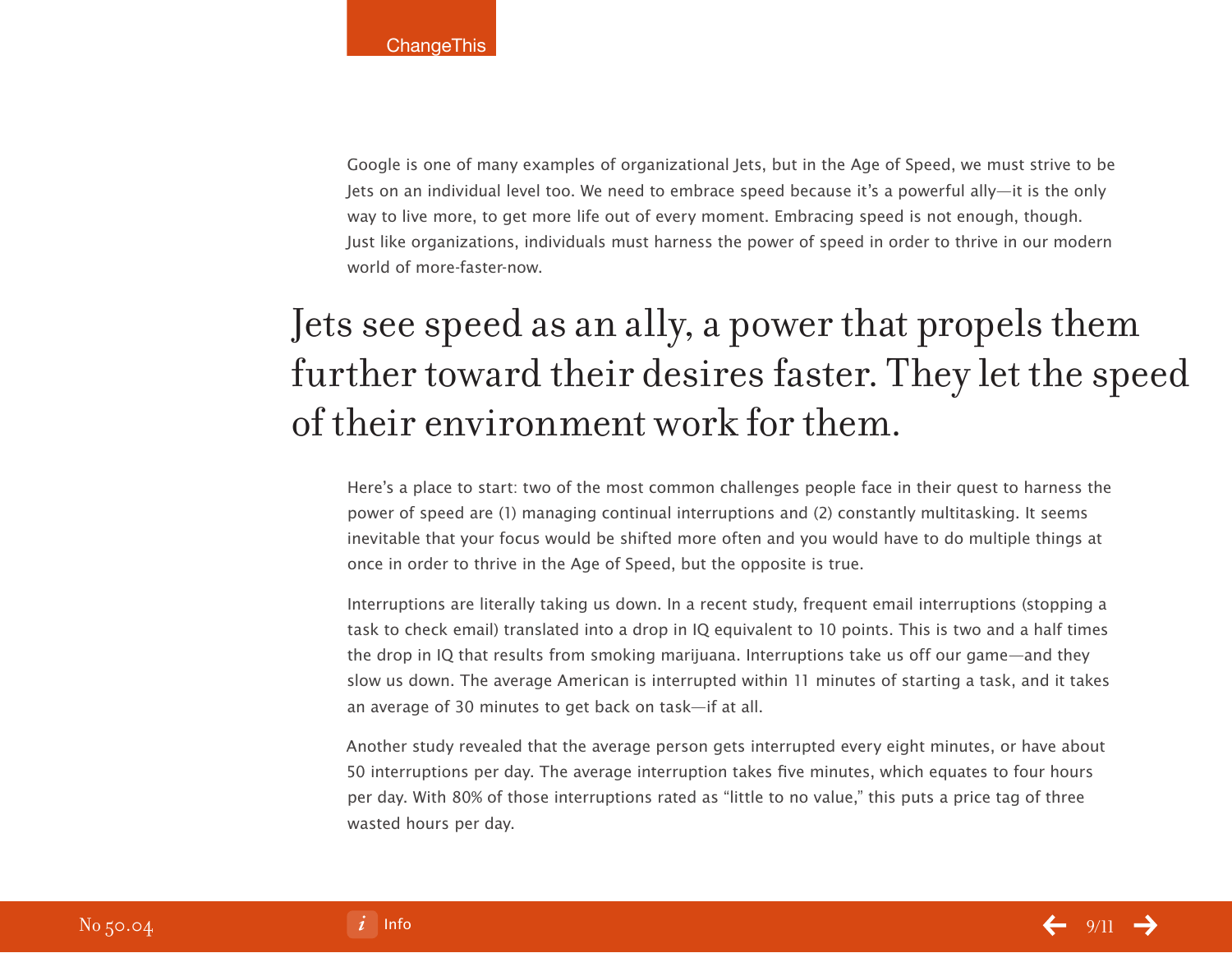Multitasking is another productivity black hole that can suck the life out of any aspirations of harnessing the power of speed. Sure, multitasking during routine activities is acceptable and even efficient, but when we attempt to complete more than one significant task at the same time, we are damaging our results.

Have you ever caught yourself on an important phone call and that irresistible email pops up on your screen? As you are reading the email you hear the fateful words, "So what do you think?" No amount of backtracking or fancy footwork is getting us out of that one. In the click of a mouse, we have slowed progress and even damaged trust in those we communicate with.

Harnessing the power of speed and thriving in our more-faster-now world requires education about which behaviors help you and your organization go faster and which ones slow you down—and it demands a strategy. This is not something we can stumble into expecting accidental success. The good news is, of course, that there is a solution.

Allow me to state clearly that The Age of Speed is not about going faster for the sake of speed. Speed in our world today is way of life and we have the choice to look for ways to embrace and harness it to our own advantage. Or we can ignore it and hope for the best. Speed has a unique power to enrich our lives on an individual, organizational, and even societal level. It is the lifeblood of the information age, it pushes businesses forward, and it helps people spend less time doing meaningless things to make room for more significant living.

When we harness the power of speed, we not only get more and get it faster, but our lives and work become less stressful, less busy, and more balanced. So no matter what your instinct thinks of speed. It all boils down to two-word advice.

#### **Keep pedaling!**